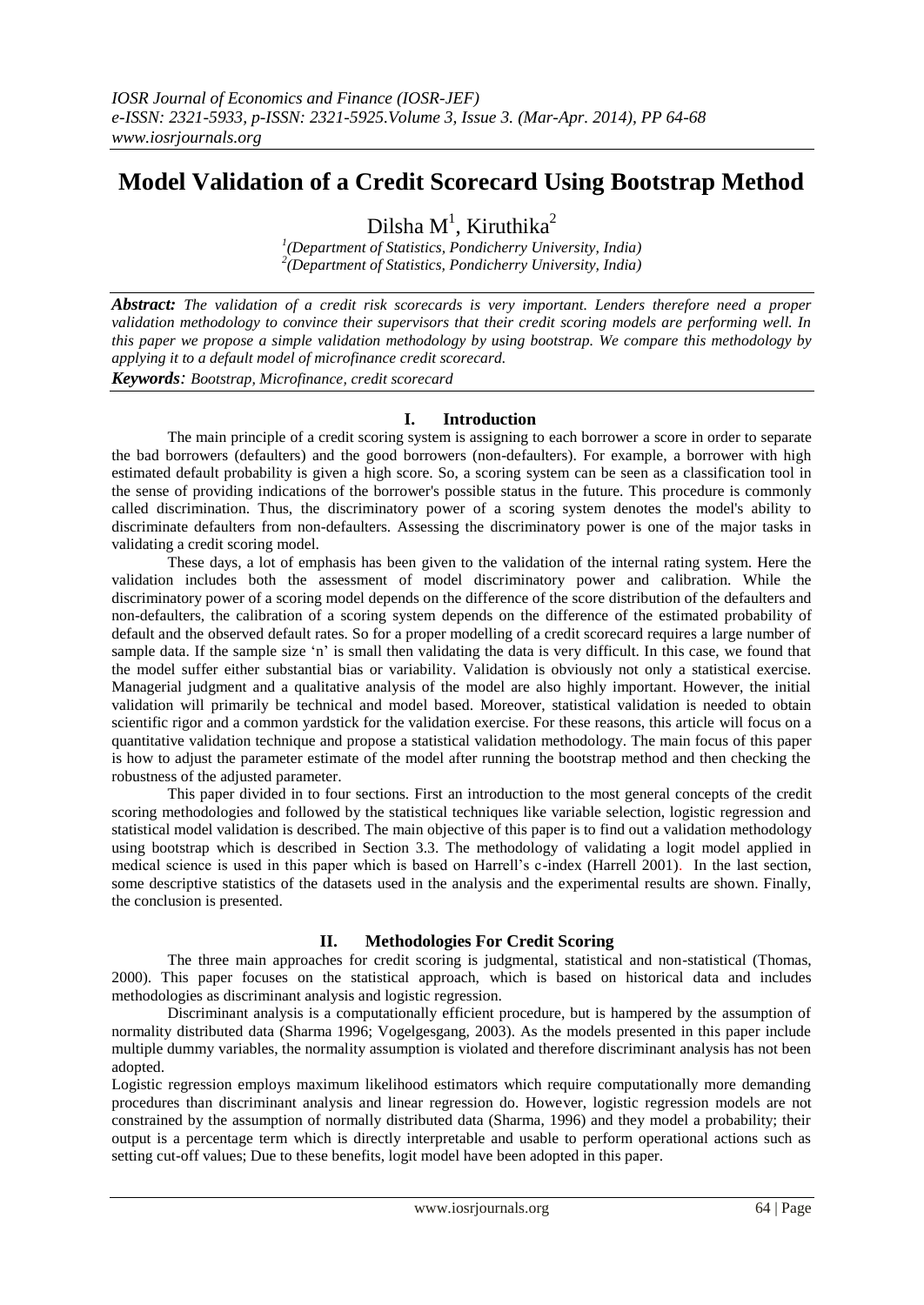### **III. Explanatory Variable Treatment And Selection**

Once data has been prepared and a statistical model has been chosen, the next step is to decide on the treatment of the explanatory variables. Afterwards, the explanatory variable selection process needs to be considered. Several of the explanatory variables in a credit scoring context are typically categorical (e.g. purpose, previous debt). According to Thomas (2000), there are two options to implement categorical variables in a scoring model. First, a binary (dummy) variable can be created for each possible category of an explanatory variable. Such implementation permits the modeling of non-linear behavior. Crook et al. (1992) note that such a dummy approach can considerably reduce the degrees of freedom available in the model. In addition, nearsingularity problems might arise for dummy coded variables when executing the logistic regression. Therefore, another approach, Weight of Evidence (WoE), works with one variable for all categories of an explanatory variable (Crook et al., 1992; Thomas, 2000; Hand and Henley,1997).

The WoE measure the strength of each attributes, or grouped attributes in separating good and bad accounts. It is a measure of difference between the proportion of goods and bad in each attribute (i.e, the odds of a person with that attribute being good or bad). WoE is based on odds calculation and the details are given below.

Let  $b_i$  defined as the number of defaulted loans that belong to the i-th group,  $g_i$  is defined similarly for the non-defaulted loans. B and G are the total number of defaulted and non-defaulted loans present in the whole sample, defined as:

$$
B = \sum_{i=1}^{n} b_i \text{ and } G = \sum_{i=1}^{n} g_i
$$

In the first WoE step, to avoid over fitting, categories are put together in n groups based on similarity of  $gi/(gi + bi)$ . Next, each of the newly created n groups receives a coding based on its distribution of defaulted and non-defaulted loans. Hence, every weight of evidence variable is composed of n values, one for each of the groups. Boyle et al. (1992) propose different implementations for the coding procedure:

(i) gi/bi, (ii) gi/(gi + bi), (iii) bi/(gi + bi), (iv) log(gi/(gi + bi)), (v) ln(gi/bi) + ln(B/G).

This study we have used  $ln(g<sub>i</sub>/bi) + ln(B/G)$ . A potential weakness of the weight of evidence approach is that the explanatory variable coding is based on the dependent variables, which might cause over fitting on the sample data and result in inferior performance when tested out of-sample.The categorization of a continuous variable can be chosen so that the default risk in the created categories is as homogeneous as possible. Based on similarity of  $gi/(gi + bi)$ , the individual values of the continuous variable can be grouped (Crook et al.,1992). Grouping values together must be done such that the aggregated values appear sufficiently often in the data set in order to obtain statistically robust results (Boyle et al., 1992). This aggregation process creates groups for each originally continuous variable and is applied for model presented in this paper.

#### **3.1. Regression Model**

A regression model is commonly used to study relationship between multiple independent and dependent variables and to determine significant independent variables related to a dependent variable. This model is also able to describe the magnitude and direction of independent variables effect on a dependent variable (Chen & Hughes, 2004). Basically, there are two common categories of regression models: the linear regression model and the logistic regression model. The decision to choose linear regression or logistic regression depends on the measurement scale of a dependent variable. If a dependent variable is expressed on an interval scale, a linear regression is more appropriate to be used. If a dependent variable is a binary/dichotomous data, a logistic regression provides more meaningful results (Agresti, 2002). In this paper, since the dependent variable is binary logistic regression is used for scorecard development.

#### **3.1.1 Logistic Regression**

The logistic regression model relates to *y* and *x* can be represented mathematically as follows.

$$
Pr((y = 1)/x) = \frac{1}{1 + e^{-(\beta_0 + \sum \beta_i x_i)}}
$$

The unknown regression coefficients  $\beta_i$ , which have to be estimated from data, are directly interpretable as log-odds ratios, or in terms of  $exp(\beta_i)$ , as odds ratios. The assumption is the predictor variables are related in a linear manner to the log odds  $\{log[p/1-p]\}$  for the outcome of interest. Variables are often selected for inclusion in logistic regression models using some form of the backward or forward stepwise regression technique. Widely accepted criteria such as the Hosmer-Lemeshow statistic have been developed for assessing the goodness of fit for logistic regression models. This method is widely used to develop credit risk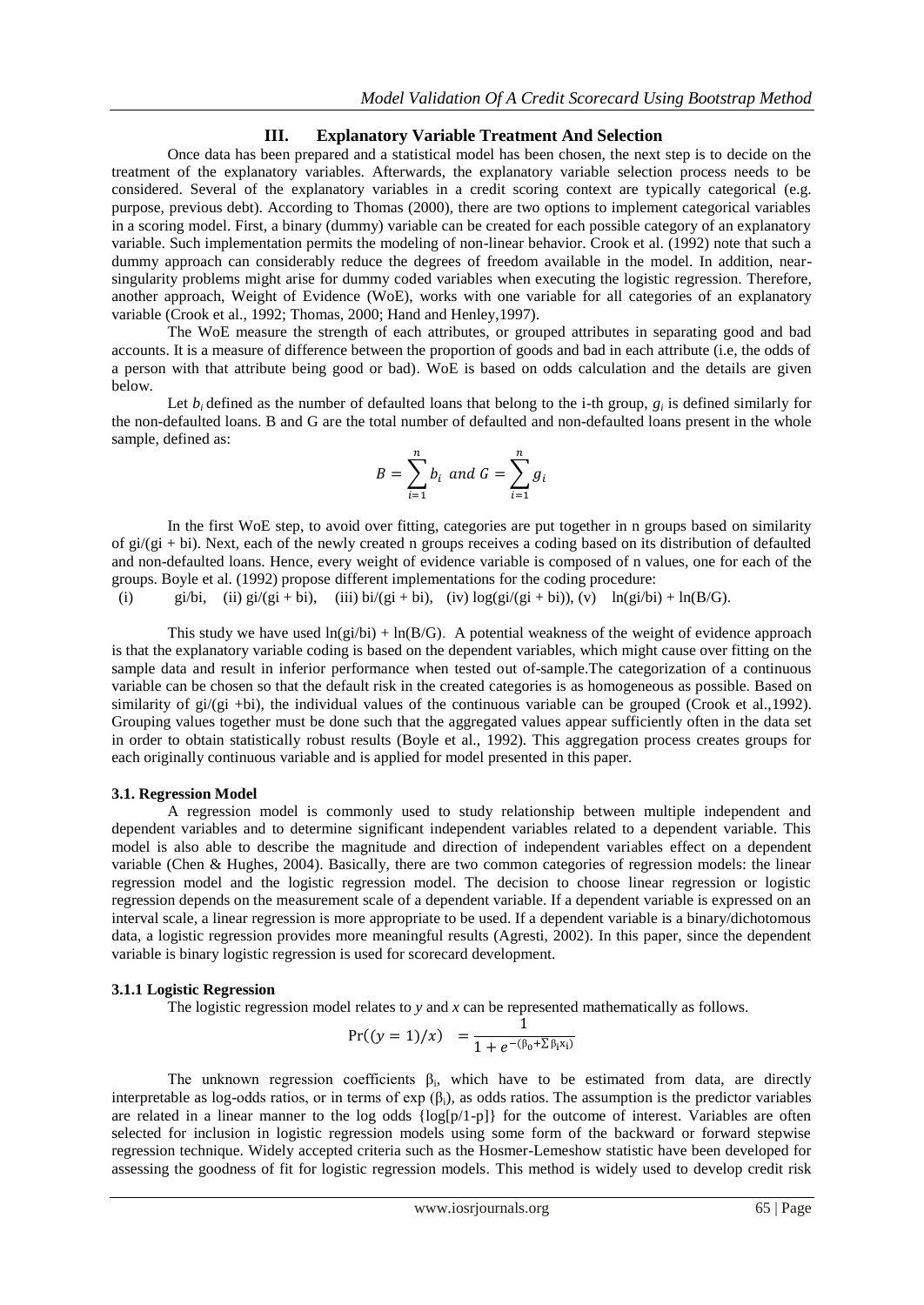scorecards in order to predict the probability of a customer having a good payment habit if a loan is granted. Although there are other techniques that could increase the predictive power of the models, the logistic regression has two strong features in its favor namely, simplicity on the model developments and ease of interpretability.

Including all variables would make the model unnecessarily large and deter clients when confronted with the required number of questions. Therefore authors typically adopt explanatory variable selection. Hand and Henley (1997) describe three approaches on this matter. First, expert knowledge can be used to select the right variables. Secondly, statistical procedures as the forward and backward selection based on  $\mathbb{R}^2$  can be implemented. A combination of the forward and backward approaches, the stepwise approach, also exists. As a third approach, Henley and Hand propose to select variables by using a measure which indicates the difference between the distributions of the defaulted and non-defaulted loans on that variable. Other authors, such as Verstraeten and Van den Poel (2005) also refer to the importance of the Receiver Operating Characteristic (ROC) Curve and its summary index Area under the ROC Curve (AUC) in the explanatory variable selection process. The ROC Curve gives a graphical representation of the discriminatory power of a scoring system. Baesens et al. (2009) propose a heuristic variable selection procedure, based on AUC, which removes in each consecutive step the variable which causes the smallest decrease in AUC. Based on an expert decision, the tradeoff between strong AUC performance and number of variables is established. In this paper, the stepwise selection procedure is used for the variable selection.

### **3.2 Statistical Model Validation**

In the existing literature (Harrell (2001), Basel Committee on Banking Supervision (2005) and Engelmann and Rauhmeier (2006)) models are validated by determining the discrimination and calibration of the model. A model's discrimination is the ability to separate between defaulters and non-defaulters. Calibration is the ability of the model to make unbiased estimates of the outcome. We say that a model is well calibrated when a fraction of *p* of the events we predict, with a probability *p* actually occur. Discrimination and calibration both compare the estimated probabilities with the observed frequency of default in the data set. So by measuring discrimination and calibration the probability of defaults are validated. However, validation can be more rigorous since the parameters of the model  $(\hat{\beta})$  can also be validated. We validate the parameters by means of reproducibility of research, stability of parameters and choice of functional form. Besides we describe bootstrap to validate the probability of defaults as well as the parameters.

### **3.2.2 Stability of Parameters**

There are two types of stability, stability over time and stability over groups. Often models are intended to be used for predictions, but predictions are only valid if parameters are stable over time. In general we are often interested in stability over time for a sub vector of the parameter vector  $\beta_i$ . A stable model requires well determined coefficients with high confidence and similar results on performance characteristics if tested in and out of sample.

In this paper we have used bootstrap approximation method for validating the data. The bootstrap approximation is performed using the following steps.

1. The test statistic  $LR_{max}$  is calculated, where  $LR_{max}$  be the likelihood ratio test with the highest value.

2. N bootstrap samples are generated from the original data and the model parameters are estimated under H<sub>0</sub>.

3. For each bootstrap sample the test statistic LRmax is calculated, this results in the so-called bootstrap distribution.

4. The p-value is approximated by the fraction of bootstrap  $LR_{max}$  values larger than the  $LR_{max}$  obtained using the observed data.

Diebold and Chen (1996) found that the second approximation using the bootstrap distribution outperforms the asymptotic distribution; therefore we use the bootstrap approximation in the application.

### **3.3 Out-of-sample Performance and Bootstrap**

The statistics defined above can be applied to the development set to determine the performance of the model. However, we want to determine the performance of the model for future predictions. Using the same data both to develop the model and to determine the performance of the model will result in an overestimation of the performance for future predictions. If the performance is determined on the development set the estimated performance will be too optimistic. To correct for this optimism out-of-sample performance and bootstrap methods can be applied. So, we are interested in how well the model performs on a different set than the development set. Hence we need two data sets to determine the out-of-sample performance, a development sample and a test sample. First, the model is developed based on the development sample. Second, the test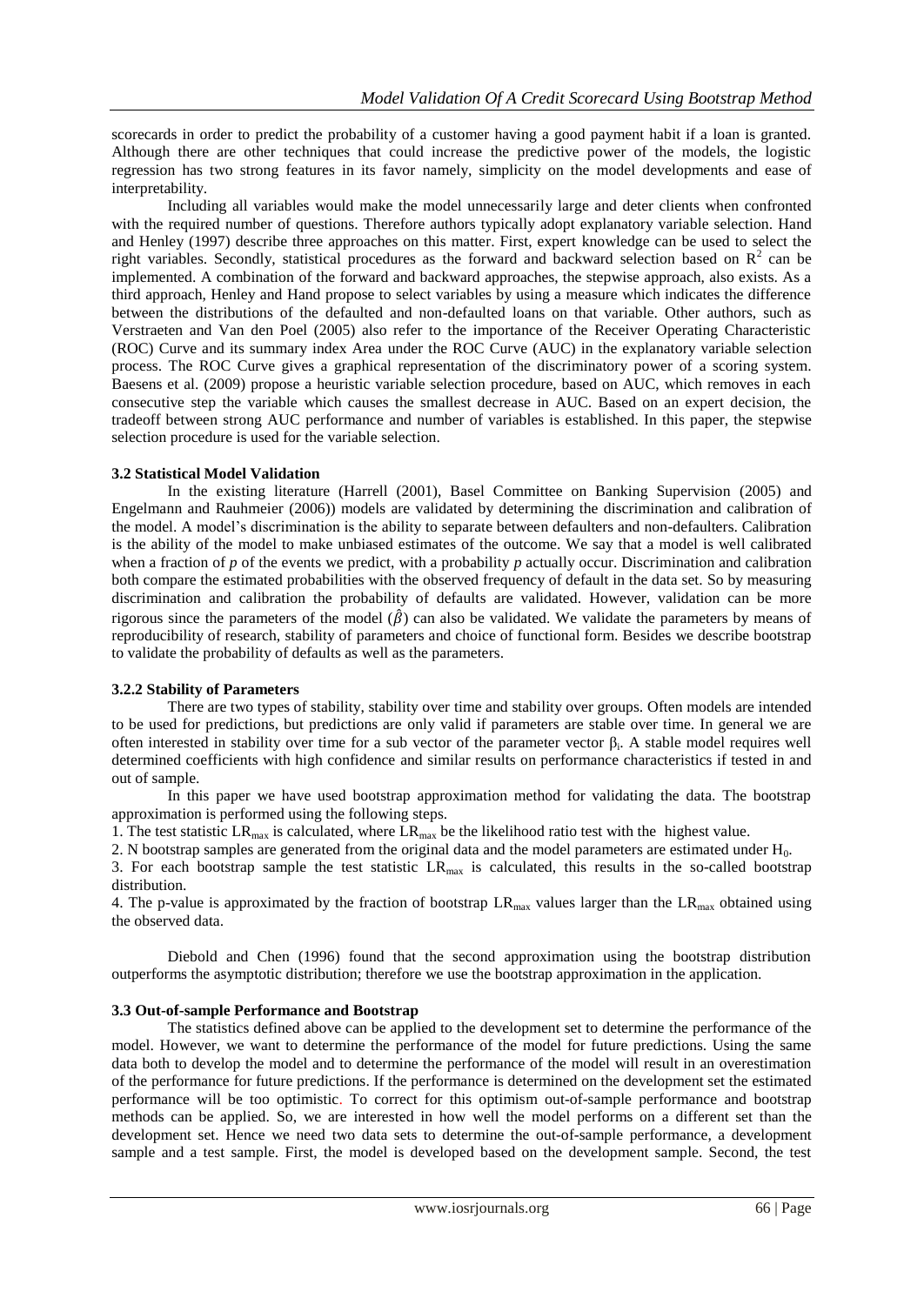sample is used to determine the out-of-sample performance of the model by means of calculating the discrimination and calibration of the model.

In general we can split the original data into a development and a test sample in two ways. This results in two types of out-of-sample performance, that is, out-of-sample performance within the time period and outof-sample performance outside the time period. To determine the out of-sample performance within the time period a subset of the complete dataset is used in model development and hence the development set contains observations over T periods. The remaining data also contains observations over T periods and is used to determine the out-of-sample performance of the model. Out-of-sample performance outside the time period means that the data is split in the following way. The observations in the first  $T - q$  periods are used to develop the model and the observations in the last q periods are used to determine the out-of-sample performance.

The disadvantage of out-of-sample performance is that the size of the sample used to develop the model is smaller than the original sample of size. The bootstrap method overcomes this problem. The bootstrap method first generates N bootstrap samples. A bootstrap sample is a sample with replacement of size N drawn from the original sample. On each of these bootstrap samples the model is estimated. The N fitted models are applied to the original sample to give N values of a discrimination or calibration measure. The overall accuracy is the average of the N measures. This simple bootstrap method turns out not to work very well. Efron and Tibshirani (1993) describe an enhanced method that works better than the simple method. It is shown that this enhanced method performs better than the simple method (see for example Gong (1986) or Efron (1990)). First N bootstrap samples are drawn and N models are estimated using the bootstrap samples. The fitted models are applied to the original sample to give N measures. The fitted models are also applied to the bootstrap samples (used to fit the model) to give N measures based on the bootstrap samples used to fit the model. The so-called optimism is calculated for each bootstrap sample by taking the difference between the measure based on the original sample and the measure based on the bootstrap sample. This results in N values of the optimism. The overall optimism is the average of the N values of optimism. To determine the discrimination or calibration of the final model, the overall optimism is subtracted from the measure calculated on the final model which is fitted based on the original sample.

## **IV. Data And Model Description**

The data for our study is collected from various self-help groups in Vazhayour and Ramanatukara panchayath in Kerala, India. A self-help group is village based financial intermediary usually composed of ten to twenty local women. Members make small regular savings contribution over a few months until there is enough capital in the group to begin lending. Funds may then be lent back to the members or to others in the village for any purpose. Our dataset contains customer information such as personal characteristics, disposable income, person's occupation, length of employment, home ownership, characteristics of the current financial operation, variables related to the macroeconomic context, and any delays in the payment of a microcredit fee. In this scenario, if a customer is not paying continuously three weeks then the account is defined as bad, all other accounts are considered as good. To restrict the number of variables we used information value cut of 0.1 and restricted 15 variables for the analysis.

The weights of evidence transformed variables are used for the model development. For variable selection stepwise logistic regression was used initially. Table 1 shows the development model. Four variables (Job, Repaid the loan, Age and income) are significant.

| Table 1. Logistic model I arameter estimate |    |                 |                          |                            |            |  |  |
|---------------------------------------------|----|-----------------|--------------------------|----------------------------|------------|--|--|
| <b>Parameter</b>                            | DF | <b>Estimate</b> | <b>Standard</b><br>Error | <b>Wald Chi-</b><br>square | Pr > ChiSa |  |  |
| Intercept                                   |    | 2.0686          | 0.01906                  | 249.7266                   | < .0001    |  |  |
| <b>JOB</b>                                  |    | 1.3432          | 0.05142                  | 46.8232                    | 0.009      |  |  |
| <b>REPAID THE LOAN</b>                      |    | 0.8375          | 0.0348                   | 135.7923                   | < .0001    |  |  |
| AGE                                         |    | 1.218           | 0.02815                  | 196.3979                   | < .0001    |  |  |
| <b>INCOME</b>                               |    | 3.8146          | 0.0487                   | 114.9394                   | < 0.0001   |  |  |

**Table 1: Logistic model Parameter estimate**

Stability of the variable is measured by p-values of coefficients and bootstrap method. Table 2 shows how many times the variable is significant in bootstrap sampling out of 1000.

| Table 2: Bootstrap method number of time significant |
|------------------------------------------------------|
|------------------------------------------------------|

| <b>Variable</b>        | <b>Number of times</b><br>significant |
|------------------------|---------------------------------------|
| JOB                    | 959                                   |
| <b>REPAID THE LOAN</b> |                                       |
| AGE                    |                                       |
| <b>INCOME</b>          |                                       |